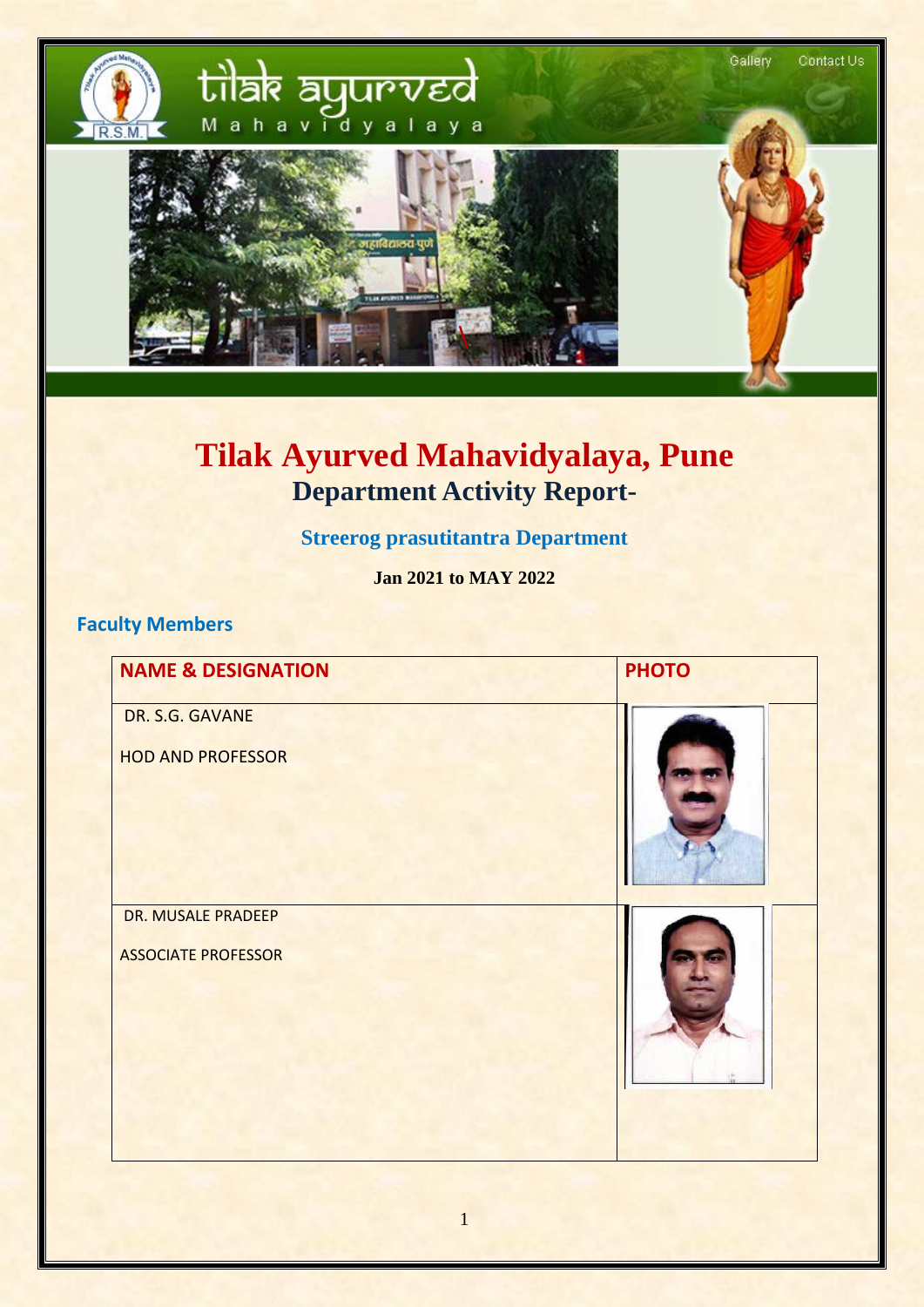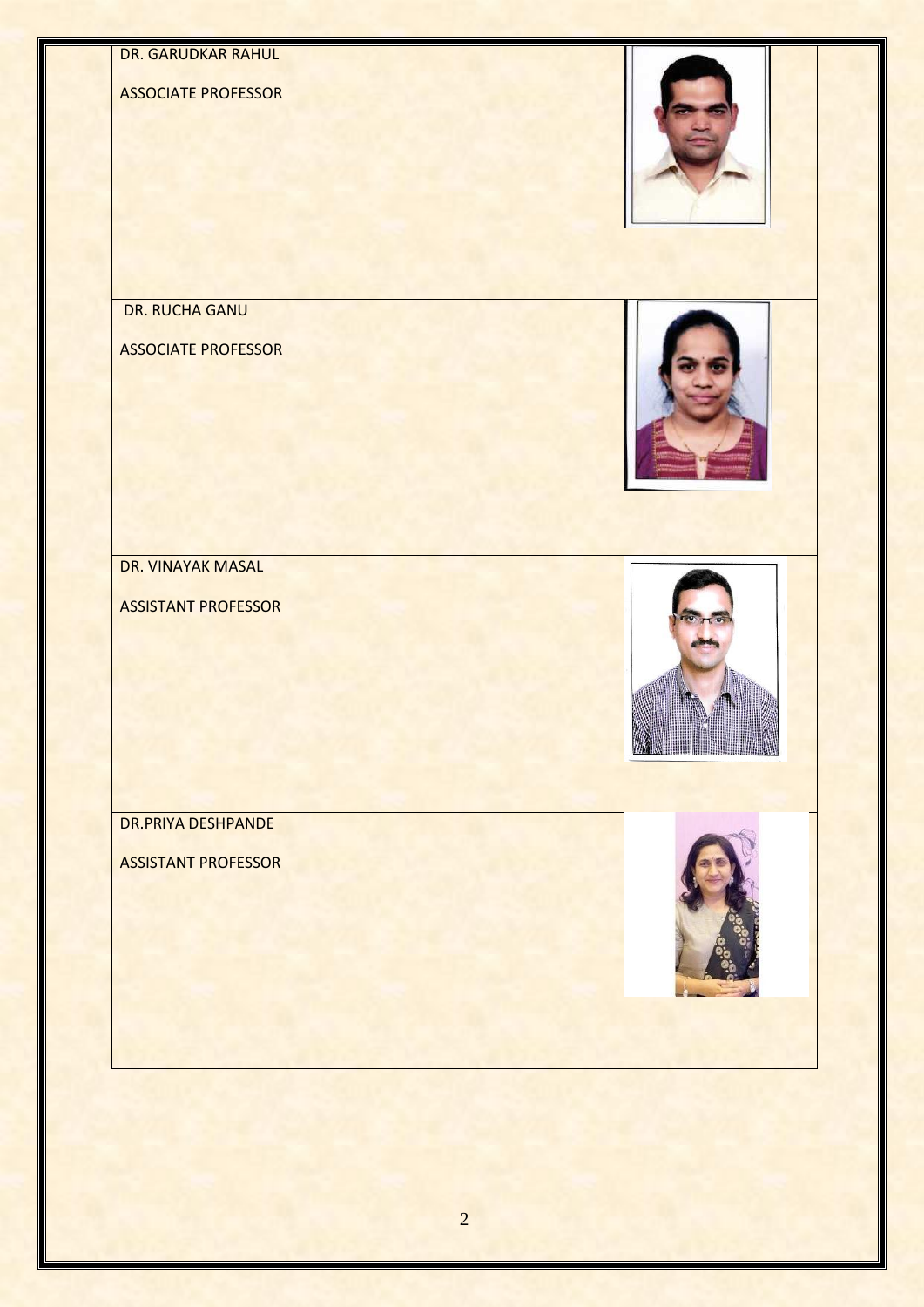#### **ACTIVITIES IN THE DEPARTMENT**

**Regular Activities:**

**1. Teaching: Under graduate teaching a) Theory**

 **b) Practical**

 **Post graduate teaching a) Theory**

 **b) Practical with clinical training in hospital**

**2. Non Teaching :**

**Other activities:**

**1. State / National / International level Workshop / Seminar / CME programmes** 

| Sr No.         | <b>Subject</b>                                                                         | <b>Place</b>     | <b>Date</b>         | <b>of</b><br>N <sub>o</sub><br><b>Participants</b> | of<br><b>No</b><br><b>Resource</b><br><b>Person</b> |
|----------------|----------------------------------------------------------------------------------------|------------------|---------------------|----------------------------------------------------|-----------------------------------------------------|
| $\mathbf 1$    | <b>National seminar on</b><br>Anaesthesia                                              | <b>TAMV</b>      | 28 - 29 Oct<br>2017 | $\overline{4}$                                     |                                                     |
| $\overline{2}$ | State level seminar on<br><b>Recent advances in</b><br>medical specialities            | <b>TAMV</b>      | 20 Dec<br>2017      | 12                                                 |                                                     |
| $\overline{3}$ | <b>National seminar on</b><br>Ayurvedic management of<br><b>Manas Rog</b>              | <b>TAMV</b>      | 24 Dec<br>2017      | $\overline{7}$                                     |                                                     |
| $\overline{4}$ | <b>National seminar on</b><br>clinical aspects in Prasuti<br><b>Tantra and Strirog</b> | Kolhapur         | $22$ Jan<br>2017    | $\overline{7}$                                     |                                                     |
| 5              | <b>POGS seminar</b>                                                                    | Pune             | <b>Feb 2017</b>     | $\overline{3}$                                     |                                                     |
| 6              | <b>CPR</b> workshop                                                                    | <b>TAMV Pune</b> | 10 Dec<br>2017      | $\overline{7}$                                     |                                                     |
| $\overline{7}$ | International symposiam<br>on integrating Yoga and<br>medicine                         | <b>DMH</b>       | 15 jan<br>2017      | $\overline{2}$                                     |                                                     |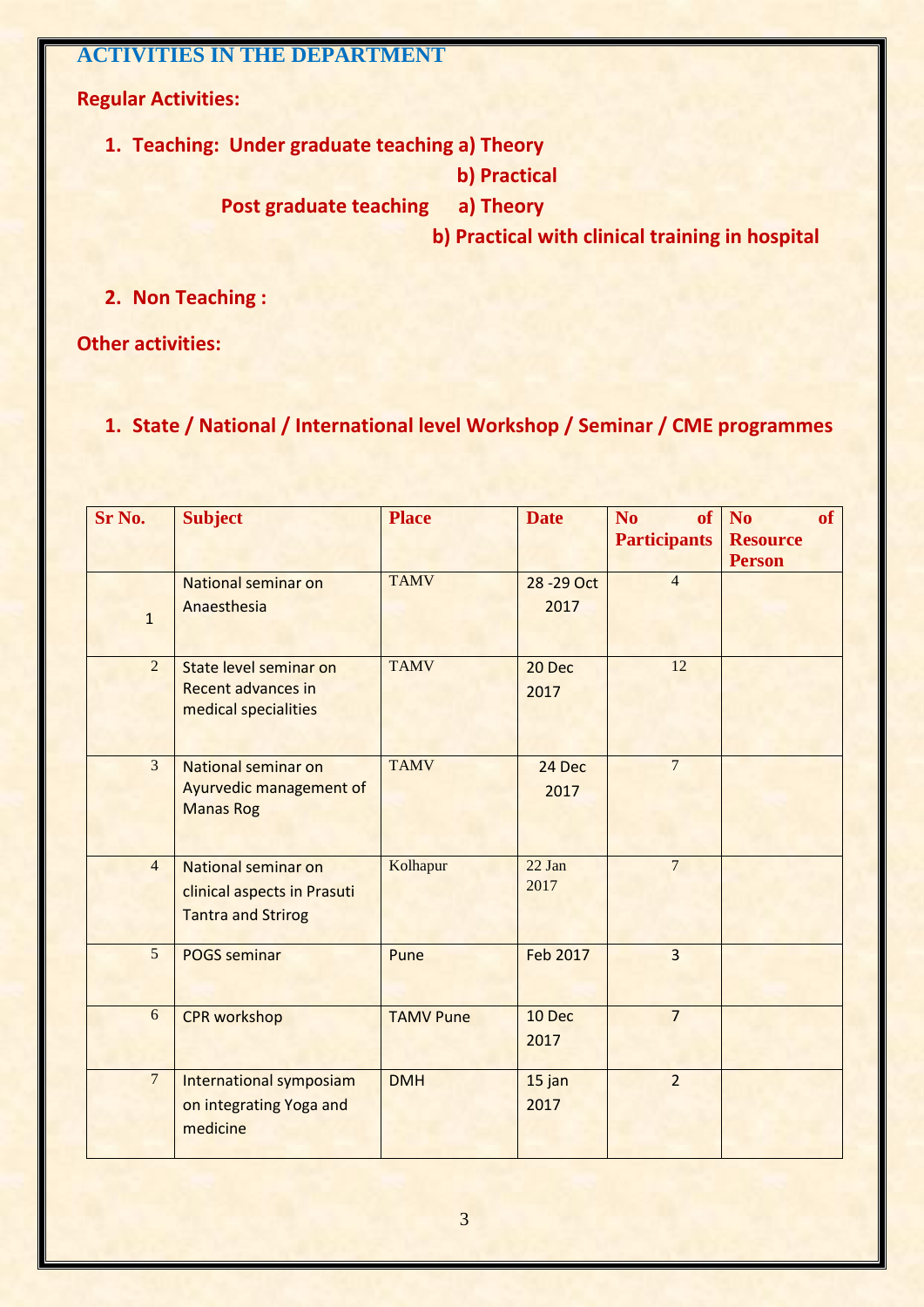| 8  | <b>Cme On Obgy Contaversies</b> | <b>Mumbai</b> | Aug 2014          |                |  |
|----|---------------------------------|---------------|-------------------|----------------|--|
|    | <b>To Conssensus</b>            |               |                   |                |  |
|    |                                 |               |                   |                |  |
| 9  | POGS CME on high risk           | Pune          | March             | $\overline{2}$ |  |
|    | pregnancy                       |               | 2014              |                |  |
| 10 | <b>POGS annual CME</b>          | Pune          | <b>April 2016</b> | $\overline{2}$ |  |
|    |                                 |               |                   |                |  |
| 11 | Basic work shop in              | <b>TAMV</b>   | <b>April 2017</b> | 5              |  |
|    | research methodology            |               |                   |                |  |
| 12 | Basic work shop in              | <b>TAMV</b>   | Dec 2017          | $\overline{5}$ |  |
|    | research methodology            |               |                   |                |  |

## **2. Paper/Poster Presentation/Participation/Lecture at National/International Conferences/Seminar/Workshop :**

| <b>Sr</b>      | <b>Name of the</b>                       | <b>Name of the Conference</b>                                                                                                       | <b>Place of the</b>                              | Date of the                 |  |  |  |
|----------------|------------------------------------------|-------------------------------------------------------------------------------------------------------------------------------------|--------------------------------------------------|-----------------------------|--|--|--|
| No.            | <b>Teacher/Student</b>                   | / Event                                                                                                                             | <b>Conference/Event</b>                          | <b>Conference/Event</b>     |  |  |  |
|                | <b>Information of Teachers:</b>          |                                                                                                                                     |                                                  |                             |  |  |  |
| $\overline{1}$ |                                          | Resource person in AYU                                                                                                              | <b>Facebook live</b>                             | 28 <sup>th</sup> March 2021 |  |  |  |
|                | Dr. Sanjay Gavane                        | SAMVAD" Ayurveda for<br>COVID 19: A<br>Comprehensive overview<br>of Covid19 and Women<br>health                                     |                                                  |                             |  |  |  |
| $\overline{2}$ | Dr.PradeepMusale                         | Resource person in AYU<br><b>SAMVAD</b> " Ayurveda for<br>$COVID$ 19: A<br>Comprehensive overview<br>of Covid19 and Women<br>health | <b>Facebook live</b>                             | 28 <sup>th</sup> March 2021 |  |  |  |
| $\overline{3}$ | Dr.RahulGarudkar                         | <b>World congress Anaemia</b><br>2021                                                                                               | Online                                           | 10April 2021                |  |  |  |
| $\overline{4}$ | Dr.Rucha Ganu<br>(Ashwini<br>Karandikar) | Paper presentation in<br><b>CME</b> on Evidence based<br>practices of Ayurveda in<br><b>Prasutitantra and Strirog</b>               | NIA ,Jaipur                                      | 27,28 FEB 2021              |  |  |  |
|                |                                          | <b>Basic Research</b><br>Methodology workshop as<br>delegate                                                                        | Dr.D. Y. Patil<br><b>Ayurved college</b><br>Pune | 4 -6 March 2021             |  |  |  |
|                |                                          | Paper presentation in<br><b>Ayurvedic Management</b><br>Of Infertility                                                              | <b>TAMV</b> Pune                                 | 14 Feb 2021                 |  |  |  |
|                |                                          | <b>National Webinar on Role</b><br>of Medicinal Plants on<br><b>Human Reproductive</b><br>system"                                   | online                                           | <b>30 March 2021</b>        |  |  |  |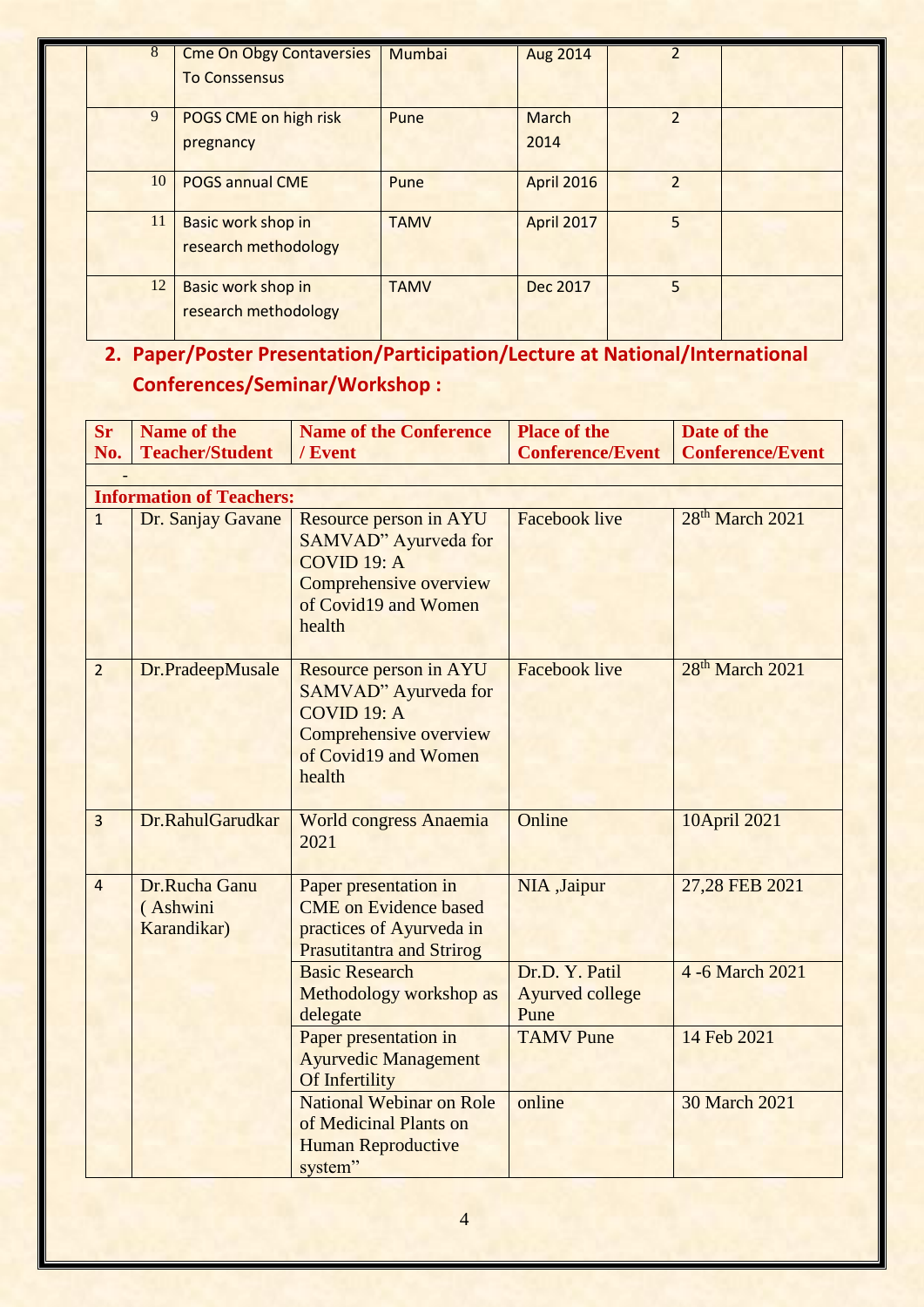|   |                  | Faculty in online                 |                       |                                              |
|---|------------------|-----------------------------------|-----------------------|----------------------------------------------|
|   |                  | <b>Transitional Curriculum of</b> | TAMV ,online          | 25 March 2021                                |
|   |                  | <b>Ayurveda for FIRST</b>         |                       |                                              |
|   |                  | <b>YEAR BAMS</b>                  |                       |                                              |
|   |                  | <b>National Webinar on</b>        | Online                | 22 April 2021                                |
|   |                  | <b>Applied Aspects of</b>         |                       |                                              |
|   |                  | PranavahaStrotas                  |                       |                                              |
|   |                  |                                   |                       |                                              |
|   |                  | (Respiratory System).<br>Latur    |                       |                                              |
|   |                  |                                   |                       |                                              |
|   |                  | (Maharashtra)Participant          |                       |                                              |
|   |                  | <b>National Webinar on</b>        | Online                | 23April 2021                                 |
|   |                  | Samhita Avalokan                  |                       |                                              |
|   |                  | <b>Lecture on Awareness on</b>    |                       |                                              |
|   |                  | covid vaccine and its drive       | <b>TAMV</b> Pune      | $20th$ June $2021$                           |
|   |                  |                                   |                       |                                              |
|   |                  |                                   |                       |                                              |
|   |                  | <b>Session on Sutika</b>          | <b>AYUSH CoE</b>      | 7 <sup>th</sup> August 2021                  |
|   |                  | paricharya on world breast        | centre for            |                                              |
|   |                  | feeding week                      | complimentary and     |                                              |
|   |                  |                                   | integrative health    |                                              |
|   |                  | Resource person in AYU            | pune                  |                                              |
|   |                  | SAMVAD" Ayurveda for              |                       |                                              |
|   |                  | COVID 19: A                       |                       |                                              |
|   |                  | Comprehensive overview            | <b>Facebook live</b>  | 28 <sup>th</sup> March 2021                  |
|   |                  | of Covid19 and Women              |                       |                                              |
|   |                  | health                            |                       |                                              |
|   |                  |                                   |                       |                                              |
|   |                  | <b>6 Days CME programme</b>       | <b>ITRA, Jamnagar</b> | 4 <sup>th</sup> to 9 <sup>th</sup> Oct 2021  |
|   |                  | for Teachersof Prasuti            |                       |                                              |
|   |                  | <b>Tantra and Stri</b>            |                       |                                              |
|   |                  |                                   |                       |                                              |
|   |                  |                                   |                       |                                              |
|   |                  | Co-Chairperson for                | NIMA, Maharashtra     | $11^{th}$ Dec 2021                           |
|   |                  | webinar on PCOS and               | branch                |                                              |
|   |                  | Infertility                       |                       |                                              |
|   |                  |                                   |                       |                                              |
|   |                  | <b>Co-Ordinator for basic</b>     |                       | 27 <sup>th</sup> to 30 <sup>th</sup> May     |
|   |                  | research workshop for PG          | <b>TAMV</b> Pune      | 2021                                         |
|   |                  | Advance research                  |                       |                                              |
|   |                  |                                   | <b>MUHS Nashik</b>    | $14th$ to $19th$ June                        |
|   |                  | methodology workshop              | online                | 2021                                         |
|   |                  |                                   |                       |                                              |
|   |                  | Delegate in Workshop on           | Online                | 26 <sup>th</sup> Sept to 2 <sup>nd</sup> Oct |
|   |                  | <b>PCOS</b>                       |                       | 2021                                         |
|   |                  |                                   |                       |                                              |
| 5 | Dr. VinayakMasal | Resource person in AYU            | <b>Facebook live</b>  | 28 <sup>th</sup> March 2021                  |
|   |                  | <b>SAMVAD</b> " Ayurveda for      |                       |                                              |
|   |                  | COVID 19: A                       |                       |                                              |
|   |                  | Comprehensive overview            |                       |                                              |
|   |                  | of Covid19 and Women              |                       |                                              |
|   |                  | health                            |                       |                                              |
|   |                  |                                   |                       |                                              |
|   |                  |                                   |                       |                                              |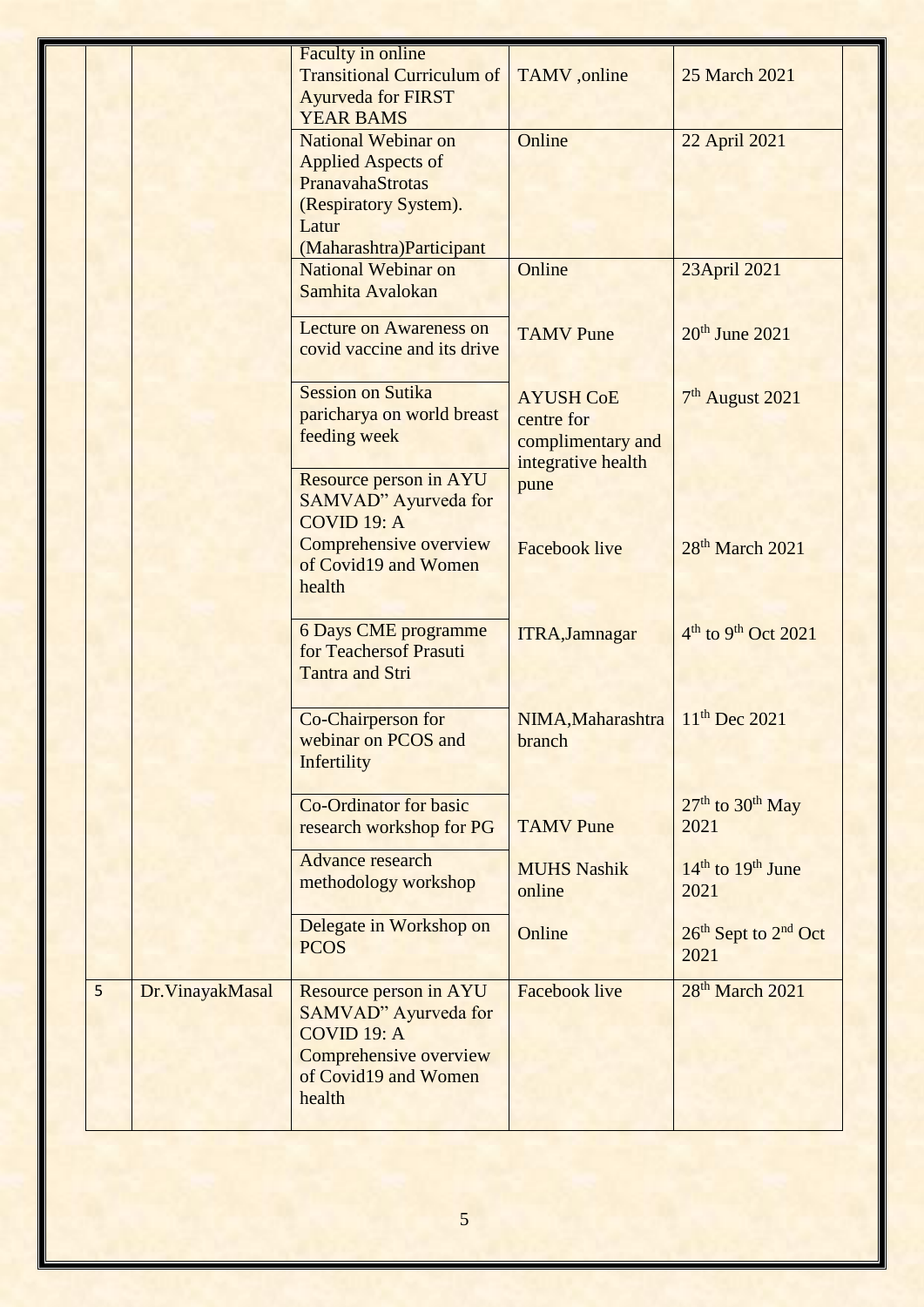| $\overline{6}$ | <b>Dr.Priya Deshpande</b>      | National seminar on<br>Ayurvedic management of<br>infertility(vandhyatwa)                                              | <b>TAMV</b> Pune                      | 14 Feb 2021                                          |
|----------------|--------------------------------|------------------------------------------------------------------------------------------------------------------------|---------------------------------------|------------------------------------------------------|
|                |                                | <b>BLS</b> and First Aid<br>management training<br>programme at Kolte Patil<br>Infratech                               | <b>Kolte Patil</b><br>Infratech, Pune | 9 March 2021                                         |
|                |                                | Lecture--ADHD, Child<br>Obesity and Ayurved at<br>Vishwa Ayurved Parishad                                              | Jaipur                                | 30July 2021                                          |
|                |                                | <b>International lecture in</b><br>seminar-Amayur online<br>advance Ayurveda<br>kayachikitsa course -<br>Endometriosis | Online                                | 8 May 2021                                           |
|                |                                | Delegate in Ayur udyamah<br>national seminar on start<br>up in AYUSH sector-<br>scope and opportunities                | Online                                | $29th$ & $30th$ Oct<br>2021                          |
|                |                                | <b>6 Days CME programme</b><br>for Teachersof Prasuti<br><b>Tantra and Stri Roga</b>                                   | Jaipur                                | $22nd$ to $27th$ Nov<br>2021                         |
|                |                                | <b>Resource person Women</b><br>health issues                                                                          | <b>BJP</b> women's front<br>online    | 17th July 2021                                       |
|                | <b>INFORMATION Of STUDENTS</b> |                                                                                                                        |                                       |                                                      |
| $\overline{1}$ | <b>DrNilamPatil</b>            | Ayurvedic management of<br>Infertility                                                                                 | <b>TAMV</b> Pune                      | 14Feb2021                                            |
|                |                                | Paper: Yonivyapad for<br>female infertility                                                                            | <b>TAMV</b> Pune                      | 14Feb 2021                                           |
|                |                                | Paper: Sutika paricharya                                                                                               | Online in<br>Ayurvidya                | 15August2021                                         |
| $\overline{2}$ | Dr. Saudamini<br><b>Botre</b>  | Ayurvedic management of<br>Infertility                                                                                 | TAMV, Pune                            | 14Feb 2021                                           |
|                |                                | Poster presentation on<br>National seminar in<br>ayurvedic management of<br>infertility                                | TAMV, Pune                            | 14Feb 2021                                           |
|                |                                | <b>Putriya International</b><br>webinar on ayurvedic<br>management of Infertility                                      | Online                                | 26 <sup>th</sup> May to 3 <sup>rd</sup> June<br>2021 |
|                |                                | Webinar on update in<br>Ayurveda                                                                                       | Online                                | $15^{th}$ & $16^{th}$ August<br>2021                 |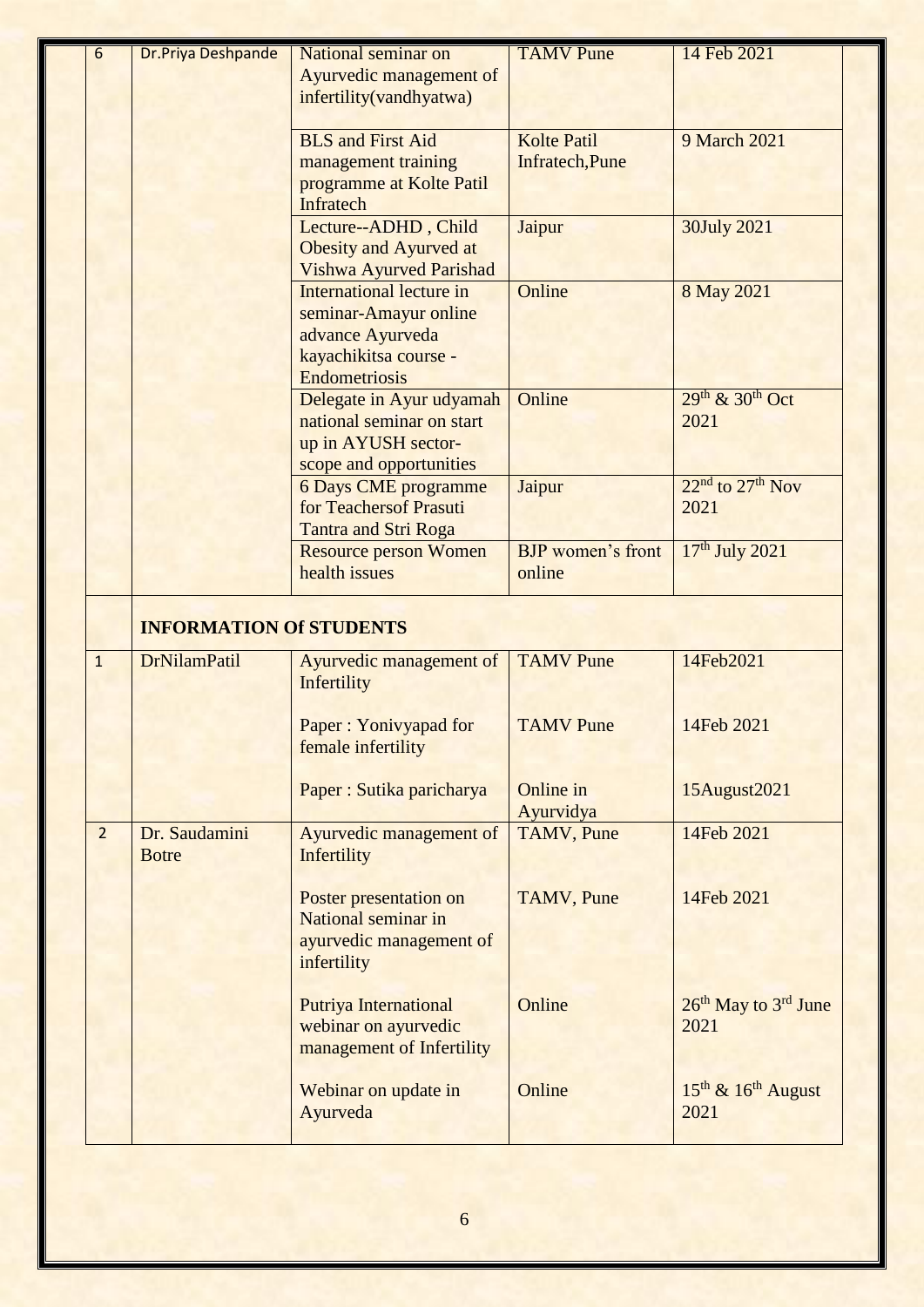| 3              | Dr.Jyoti Bhagile     | National seminar on                     | <b>TAMV</b> , Pune   | 14Feb 2021                                   |
|----------------|----------------------|-----------------------------------------|----------------------|----------------------------------------------|
|                |                      | Ayurvedic management                    |                      |                                              |
|                |                      | on infertility                          |                      |                                              |
|                |                      |                                         |                      |                                              |
|                |                      | Poster: Use of Charakokta               | <b>TAMV</b> Pune     | 14Feb 2021                                   |
|                |                      | Shukrajanan Mahakashaya                 |                      |                                              |
|                |                      | in male infertility                     |                      |                                              |
| $\overline{4}$ | Dr.Aishwarya         | National seminar on                     | TAMV, Pune           | 14Feb 2021                                   |
|                | <b>Karande</b>       | Ayurvedic management                    |                      |                                              |
|                |                      | on infertility                          |                      |                                              |
|                |                      |                                         |                      |                                              |
| 5              | Dr.Mrunali           | National seminar on                     | <b>TAMV</b> , Pune   | 14Feb 2021                                   |
|                | Phapale              | Ayurvedic management                    |                      |                                              |
|                |                      | on infertility                          |                      |                                              |
|                |                      |                                         |                      |                                              |
|                |                      | <b>Workshop on PCOS</b>                 | Online               | 26 <sup>th</sup> Sept to 2 <sup>nd</sup> Oct |
|                |                      |                                         |                      | 2021                                         |
|                |                      |                                         |                      |                                              |
|                |                      | <b>AYU SAMVAD"</b>                      | <b>Facebook live</b> | 28 th March 2021                             |
|                |                      | <b>Ayurveda for COVID 19:</b>           |                      |                                              |
|                |                      | A Comprehensive                         |                      |                                              |
|                |                      | overview of Covid19 and<br>Women health |                      |                                              |
|                |                      |                                         |                      |                                              |
|                |                      | Poster presentation on                  | <b>TAMV</b> Pune     | 14th Feb 2021                                |
|                |                      | Role of prajasthapan Gana               |                      |                                              |
|                |                      | in female infertility                   |                      |                                              |
| 6              | Dr.Gayatri           | National seminar on                     | <b>TAMV</b> , Pune   | 14Feb 2021                                   |
|                | Unhavane             | Ayurvedic management                    |                      |                                              |
|                |                      | on infertility                          |                      |                                              |
|                |                      |                                         |                      |                                              |
|                |                      | <b>Workshop on PCOS</b>                 | Online               | 26 <sup>th</sup> Sept to 2 <sup>nd</sup> Oct |
|                |                      |                                         |                      | 2021                                         |
|                |                      | <b>AYU SAMVAD"</b>                      | <b>Facebook live</b> | 28 th March 2021                             |
|                |                      | <b>Ayurveda for COVID 19:</b>           |                      |                                              |
|                |                      | A Comprehensive                         |                      |                                              |
|                |                      | overview of Covid19 and                 |                      |                                              |
|                |                      | Women health                            |                      |                                              |
|                |                      |                                         |                      |                                              |
|                |                      |                                         |                      |                                              |
| $\overline{7}$ | <b>DrShrutiPawar</b> | National seminar on                     | TAMV, Pune           | 14Feb 2021                                   |
|                |                      | Ayurvedic management                    |                      |                                              |
|                |                      | on infertility                          |                      |                                              |
|                |                      | <b>AYU SAMVAD"</b>                      | <b>Facebook live</b> | 28 th March 2021                             |
|                |                      | <b>Ayurveda for COVID 19:</b>           |                      |                                              |
|                |                      | A Comprehensive                         |                      |                                              |
|                |                      | overview of Covid19 and                 |                      |                                              |
|                |                      | <b>Women</b> health                     |                      |                                              |
|                |                      |                                         |                      |                                              |
|                |                      |                                         | <b>TAMV</b> Pune     | 14th Feb 2021                                |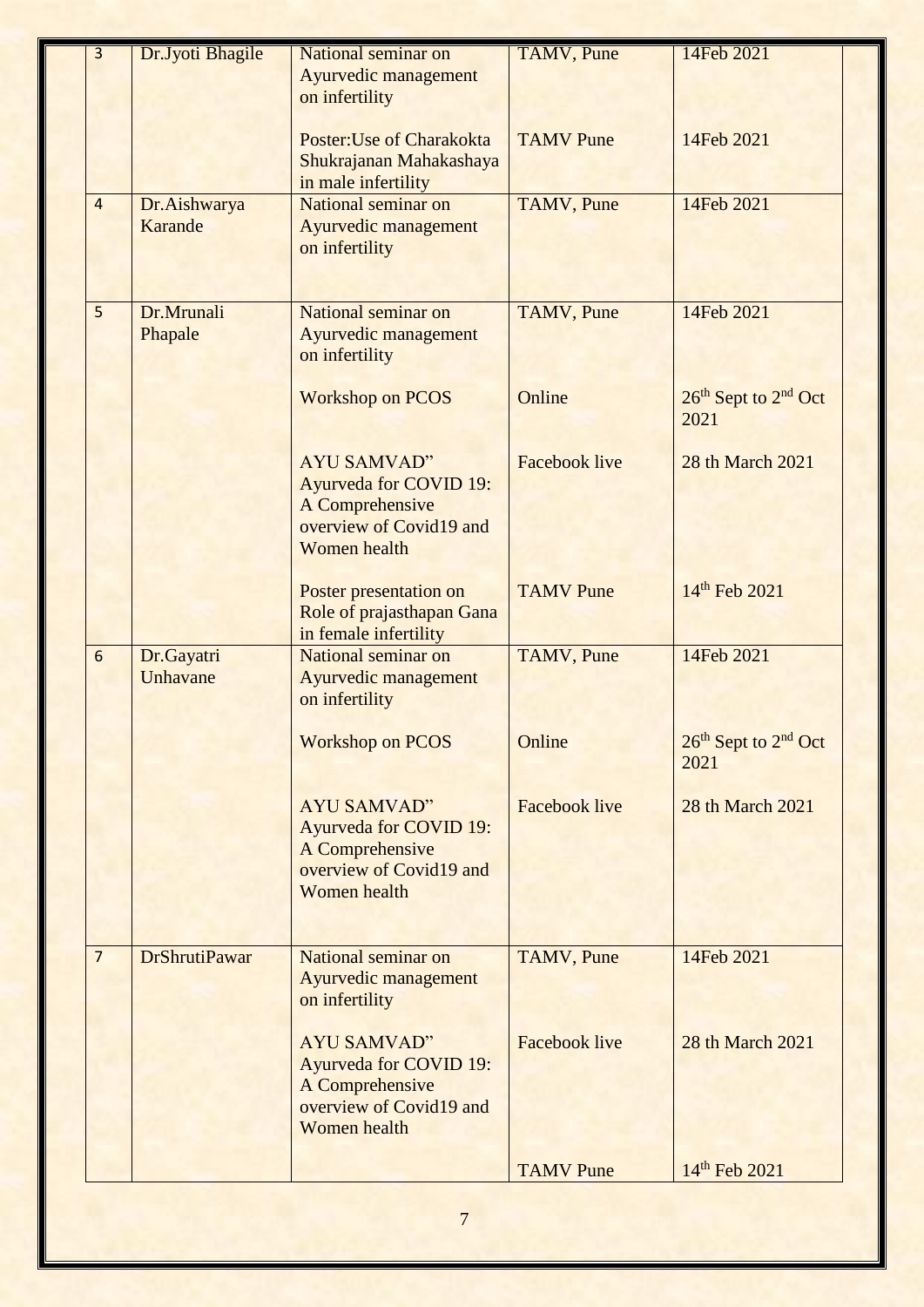|    |                      | Poster presentation of Use       |                      |                                              |
|----|----------------------|----------------------------------|----------------------|----------------------------------------------|
|    |                      | of Shatavari in Female           |                      |                                              |
|    |                      |                                  |                      |                                              |
|    |                      | Infertility                      |                      |                                              |
|    |                      |                                  |                      |                                              |
|    |                      |                                  | Online               | 26 <sup>th</sup> Sept to 2 <sup>nd</sup> Oct |
|    |                      | <b>Workshop on PCOS</b>          |                      | 2021                                         |
|    |                      |                                  |                      |                                              |
| 8  | <b>DrSwetaPotdar</b> | National seminar on              | TAMV, Pune           | 14Feb 2021                                   |
|    |                      | Ayurvedic management             |                      |                                              |
|    |                      | on infertility                   |                      |                                              |
|    |                      |                                  |                      |                                              |
|    |                      | <b>National webinar on Stree</b> | Online               | 7 <sup>th</sup> Oct 2021                     |
|    |                      | sashaktikaran and recent         |                      |                                              |
|    |                      | trends in infertility            |                      |                                              |
|    |                      |                                  |                      |                                              |
|    |                      | treatment                        |                      |                                              |
|    |                      |                                  | Online               | 10 <sup>th</sup> Oct 2021                    |
|    |                      | <b>Workshop on clinical</b>      |                      |                                              |
|    |                      | management of female             |                      |                                              |
|    |                      | infertility                      |                      |                                              |
|    |                      |                                  |                      |                                              |
|    |                      | <b>AYU SAMVAD"</b>               | <b>Facebook live</b> | 28 th March 2021                             |
|    |                      | <b>Ayurveda for COVID 19:</b>    |                      |                                              |
|    |                      | A Comprehensive                  |                      |                                              |
|    |                      | overview of Covid19 and          |                      |                                              |
|    |                      | <b>Women</b> health              |                      |                                              |
|    |                      |                                  |                      |                                              |
| 9  | Dr Jyoti Munde       | <b>Cardio Pulmonary</b>          | <b>TAMV</b> Pune     | 1st August 2021                              |
|    |                      | resuscitation workshop           |                      |                                              |
|    |                      |                                  |                      |                                              |
|    |                      | <b>Basic Research Workshop</b>   |                      | $27th$ to $29th$ May                         |
|    |                      |                                  | <b>TAMV</b> Pune     | 2021                                         |
| 10 | Dr Rutuja Patil      | <b>Cardio Pulmonary</b>          | <b>TAMV</b> Pune     | 1st August 2021                              |
|    |                      |                                  |                      |                                              |
|    |                      | resuscitation workshop           |                      |                                              |
|    |                      |                                  |                      |                                              |
|    |                      | <b>Basic Research Workshop</b>   | <b>TAMV</b> Pune     | $27th$ to $29th$ May                         |
|    |                      |                                  |                      | 2021                                         |
| 11 | Dr Priyanka          | <b>Cardio Pulmonary</b>          | <b>TAMV</b> Pune     | 1st August 2021                              |
|    | Mutkule              | resuscitation workshop           |                      |                                              |
|    |                      |                                  |                      |                                              |
|    |                      | <b>Basic Research Workshop</b>   | <b>TAMV</b> Pune     | 27 <sup>th</sup> to 29 <sup>th</sup> May     |
|    |                      |                                  |                      | 2021                                         |
| 12 | Dr Mukta Mane        | <b>Cardio Pulmonary</b>          | <b>TAMV</b> Pune     | 1st August 2021                              |
|    |                      | resuscitation workshop           |                      |                                              |
|    |                      |                                  |                      |                                              |
|    |                      | <b>Basic Research Workshop</b>   | <b>TAMV</b> Pune     | 27 <sup>th</sup> to 29 <sup>th</sup> May     |
|    |                      |                                  |                      | 2021                                         |
|    |                      |                                  |                      |                                              |

#### **3. State /National /International level prizes/Awards (Academic, Cultural, and Sports)**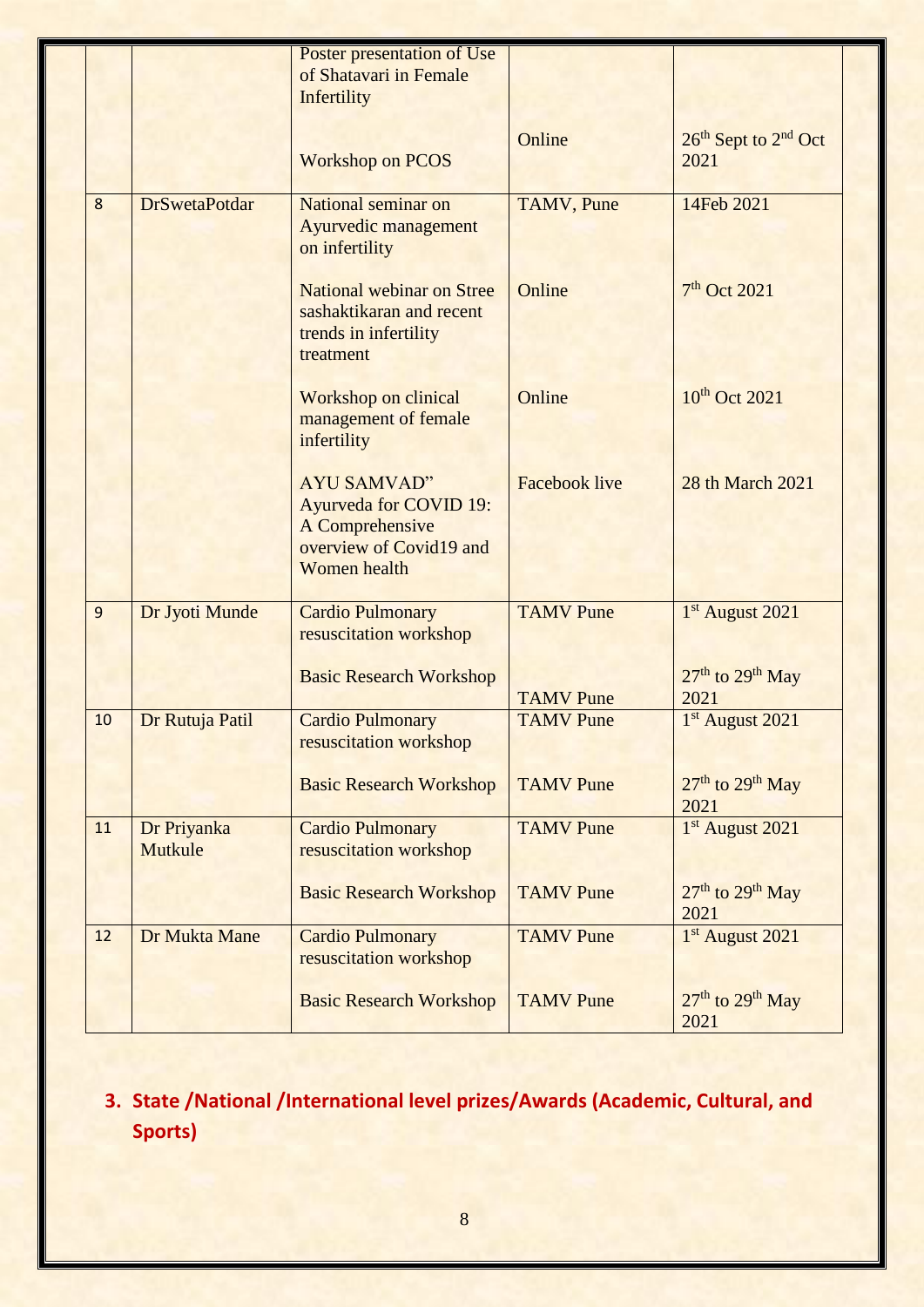| Sr<br>No. | of<br><b>Name</b><br><b>Teacher/Student</b> | the   Name of the Award                                              | <b>State/Nationa</b><br>l/Internationa | <b>Place</b> |
|-----------|---------------------------------------------|----------------------------------------------------------------------|----------------------------------------|--------------|
|           | <b>Information of Teachers:</b>             |                                                                      |                                        |              |
|           | <b>DrPriya Deshpande</b>                    | <b>IESRF</b> Research award online 2021<br>by <b>IESRFfoundation</b> | National                               | Online       |
|           |                                             | Felicitated by central hon health<br>minister Dr Bharati Patil       |                                        |              |

## **Publications (At State/National/International journals only)**

| <b>Sr</b><br>No. | Name of the<br><b>First Author</b>      | <b>Subject of Paper</b>                                                                                                                                             | <b>Name of journal</b> | of<br><b>Date</b><br><b>Publication</b> |
|------------------|-----------------------------------------|---------------------------------------------------------------------------------------------------------------------------------------------------------------------|------------------------|-----------------------------------------|
|                  | <b>Information of Teachers:</b>         |                                                                                                                                                                     |                        |                                         |
| $\mathbf{1}$     | Dr. Sanjay<br>Gavane                    | Rajaswala paricharya- Classical<br>way of menstruation<br>management                                                                                                | <b>EJBPS</b>           | <b>June 2021</b>                        |
| $\overline{2}$   | Dr Rucha Ganu<br>(Ashwini<br>Karandikar | <b>Effect of Shatpushpa in Female</b><br>Infertility related to<br><b>Anovulatory Cycle in PCOS</b>                                                                 | Ayurvidya              | <b>July 2021</b>                        |
|                  |                                         | Yoga in Pregnancy- The guide<br>to healthy pregnancy and child<br>birth                                                                                             | <b>EJBPS</b>           | <b>July 2021</b>                        |
|                  |                                         | Yonivyapad and its relevance in<br>female infertility                                                                                                               | Ayurvidya              | <b>June 2021</b>                        |
|                  |                                         | Concept of jataharini in<br>comparison with female<br>infertility and perinatal deaths                                                                              | Ayurvidya              | <b>May 2021</b>                         |
|                  |                                         | Rare case of multiple fetal<br>anomalies - cleft lip cleft palate,<br>corpus callosum agenesis,<br>blake's pouch cyst and single<br>umbilical artery. A case report | <b>EJBPS</b>           | <b>Jan 2021</b>                         |
|                  |                                         | <b>Anatomical causes of female</b><br>infertility & its management: An<br><b>Ayurvedic Perspective</b>                                                              | Ayurvidya              | March 2021                              |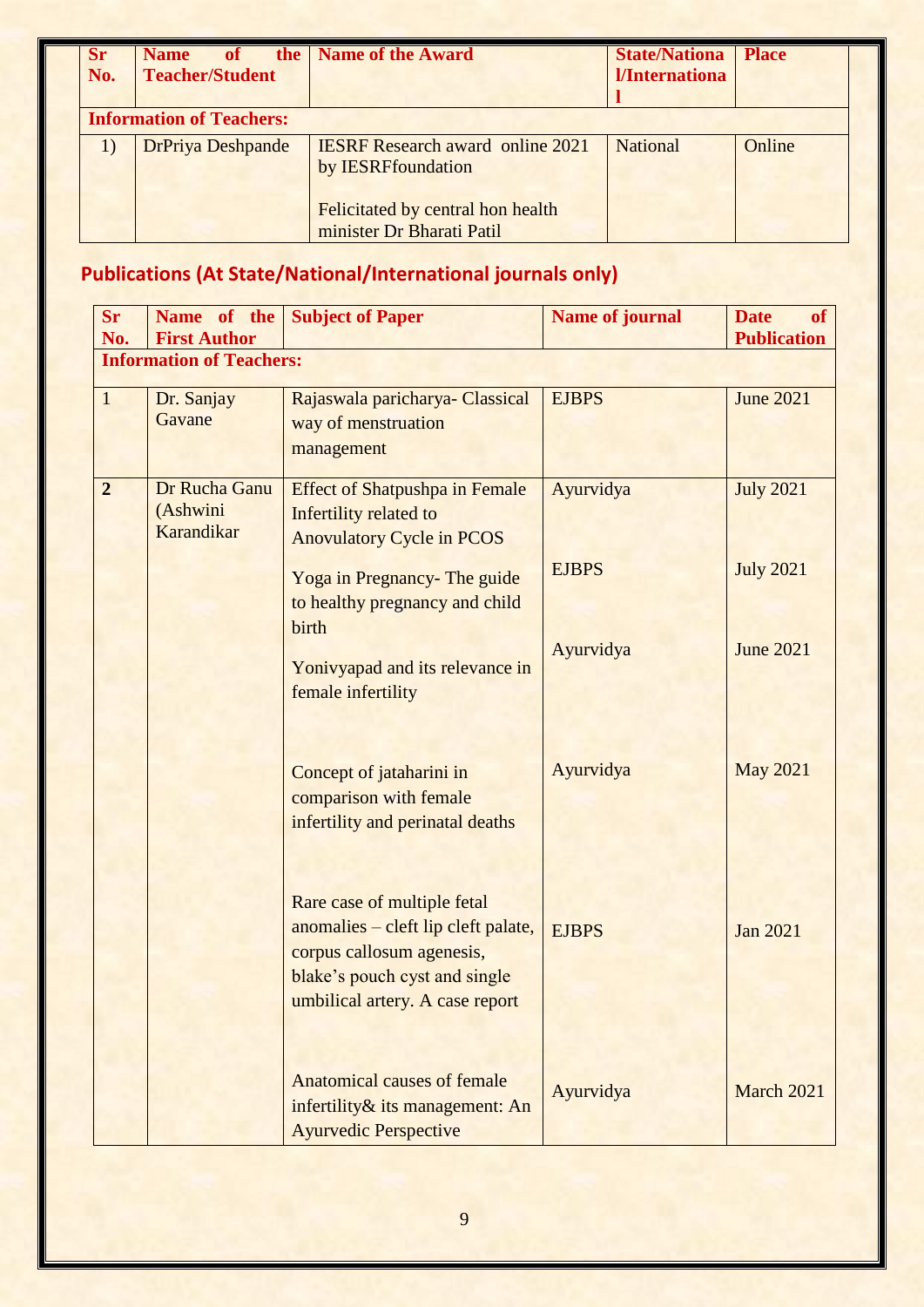| $\overline{3}$          | Dr Rahul                        | Use of yonidhawan in Yonigata         | <b>IJSR</b>       | <b>July 2021</b> |
|-------------------------|---------------------------------|---------------------------------------|-------------------|------------------|
|                         | Garudkar                        | shweta strava                         |                   |                  |
|                         |                                 |                                       |                   |                  |
|                         |                                 |                                       |                   |                  |
|                         |                                 |                                       |                   |                  |
| $\overline{\mathbf{4}}$ | Dr.Pradeep                      | A revie of sutika paricharya and      | <b>EJBPS</b>      | <b>July 2021</b> |
|                         | Musale                          | importance of Dhupan in sutika        |                   |                  |
|                         |                                 | paricharya                            |                   |                  |
|                         |                                 |                                       |                   |                  |
|                         |                                 |                                       |                   |                  |
|                         |                                 |                                       |                   |                  |
| 5                       | Dr. Priya                       | Co-author of Adiposity/Obesity        | Adiposity/Obesity | 2021             |
|                         | Deshpande                       |                                       |                   |                  |
|                         | <b>Information of Students:</b> |                                       |                   |                  |
|                         |                                 |                                       |                   |                  |
| $\mathbf{1}$            | Dr Nilam Patil                  | Yonivyapad and its relevance in       | Ayurvidya         | <b>June 2021</b> |
|                         |                                 | female infertility                    |                   |                  |
|                         |                                 |                                       |                   |                  |
|                         |                                 | A review of sutika paricharya         | <b>EJBPS</b>      | <b>July 2021</b> |
|                         |                                 | and importance of Dhupan in           |                   |                  |
|                         |                                 | sutika paricharya                     |                   |                  |
|                         |                                 |                                       |                   |                  |
|                         |                                 | A case study of inj placentrix        | <b>EJBPS</b>      | <b>August</b>    |
|                         |                                 | along with ayurvedic medicine         |                   | 2021             |
|                         |                                 | on ovarian cyst                       |                   |                  |
|                         |                                 |                                       |                   |                  |
| $\overline{2}$          | Dr Saudamini                    | Concept of jataharini in              | Ayurvidya         | <b>May 2021</b>  |
|                         | <b>Botre</b>                    | comparison with female                |                   |                  |
|                         |                                 | infertility and perinatal deaths      |                   |                  |
|                         |                                 |                                       |                   | <b>June 2021</b> |
|                         |                                 | Rajaswala paricharya- Classical       |                   |                  |
|                         |                                 | way of menstruation                   | <b>EJBPS</b>      |                  |
|                         |                                 | management                            |                   |                  |
|                         |                                 |                                       |                   |                  |
| $\overline{\mathbf{3}}$ | Dr Jyoti                        | Use of suvarnbindu prashan in         | <b>IJRAMT</b>     | <b>June 2021</b> |
|                         | <b>Bhagile</b>                  | children                              |                   |                  |
|                         |                                 |                                       |                   |                  |
|                         |                                 | Use of yonidhawan in Yonigata         | <b>IJSR</b>       | <b>July 2021</b> |
|                         |                                 | shweta strava                         |                   |                  |
|                         |                                 | Review article on use of              |                   |                  |
|                         |                                 | charakokta shukrajanan                |                   |                  |
|                         |                                 |                                       | Ayurvidya         | Sept 2021        |
|                         |                                 | mahakshaya in male infertility        |                   |                  |
| $\overline{\mathbf{4}}$ | Dr Aishwarya                    | <b>Effect of Shatpushpa in Female</b> | Ayurvidya         | <b>July 2021</b> |
|                         | Karande                         | Infertility related to                |                   |                  |
|                         |                                 |                                       |                   |                  |
|                         |                                 | <b>Anovulatory Cycle in PCOS</b>      |                   |                  |
|                         |                                 | Yoga in Pregnancy- The guide          |                   |                  |
|                         |                                 | to healthy pregnancy and child        |                   |                  |
|                         |                                 |                                       | <b>EJBPS</b>      | <b>July 2021</b> |
|                         |                                 | birth                                 |                   |                  |
|                         |                                 |                                       |                   |                  |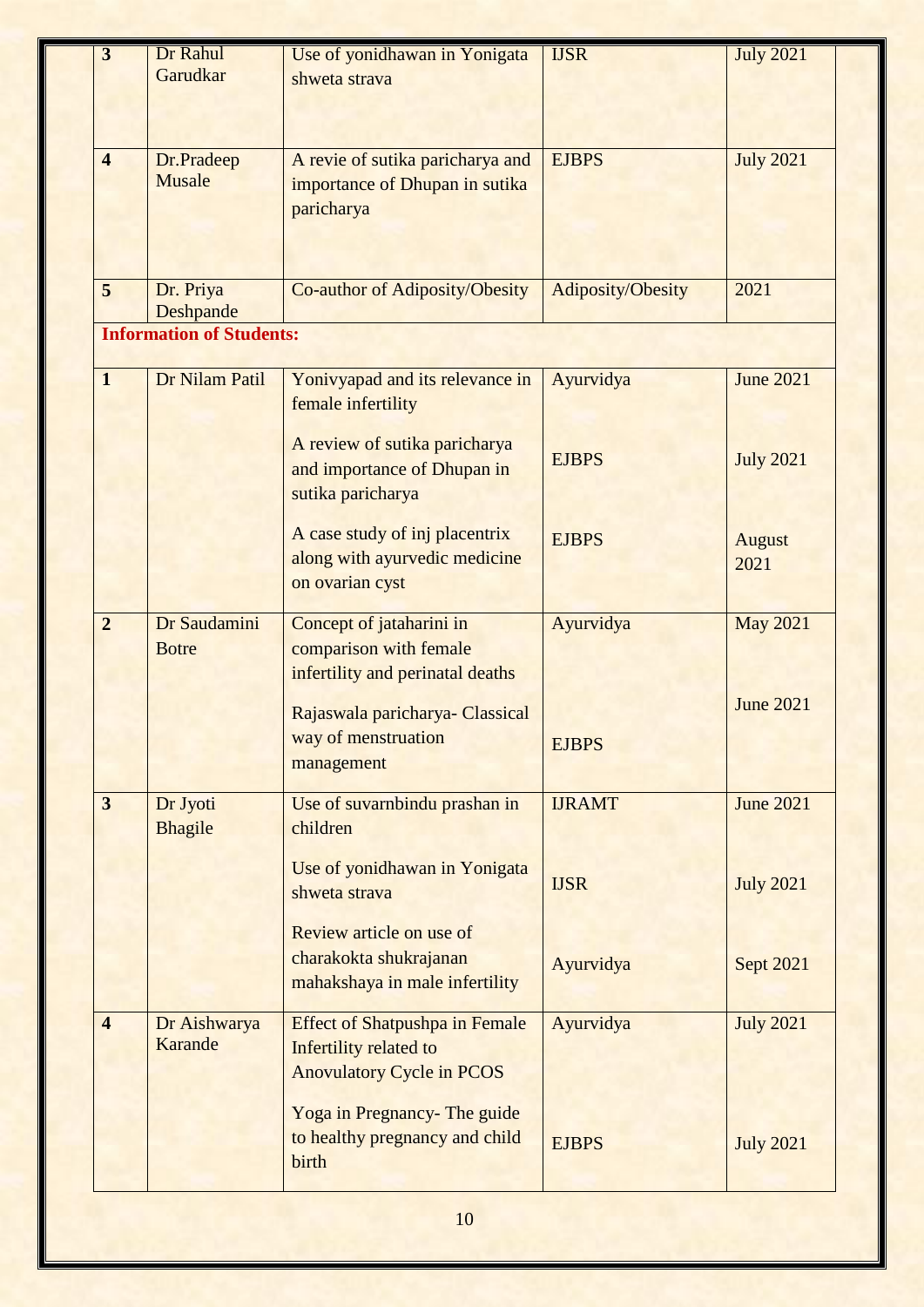## **6) Extra Curricular/Academic activities:**

| <b>Sr</b><br>No. | <b>Department / Name</b>                                       | <b>Type of Activity</b>                                                                    | Year                     |
|------------------|----------------------------------------------------------------|--------------------------------------------------------------------------------------------|--------------------------|
|                  | Dr. Priya Deshpande                                            | Guest of honour for independence day<br>program invited by Samyak Rehabilitation<br>center | $15 \text{ Aug}$<br>2021 |
| 2.               | Dr, Rucha Ganu<br><b>DR.Shruti Pawar</b><br>Dr.Mrunali Phapale | Women health check up camp, Uravade with<br><b>NSS</b>                                     | 09 March<br>2022         |

**Departmental Activities**